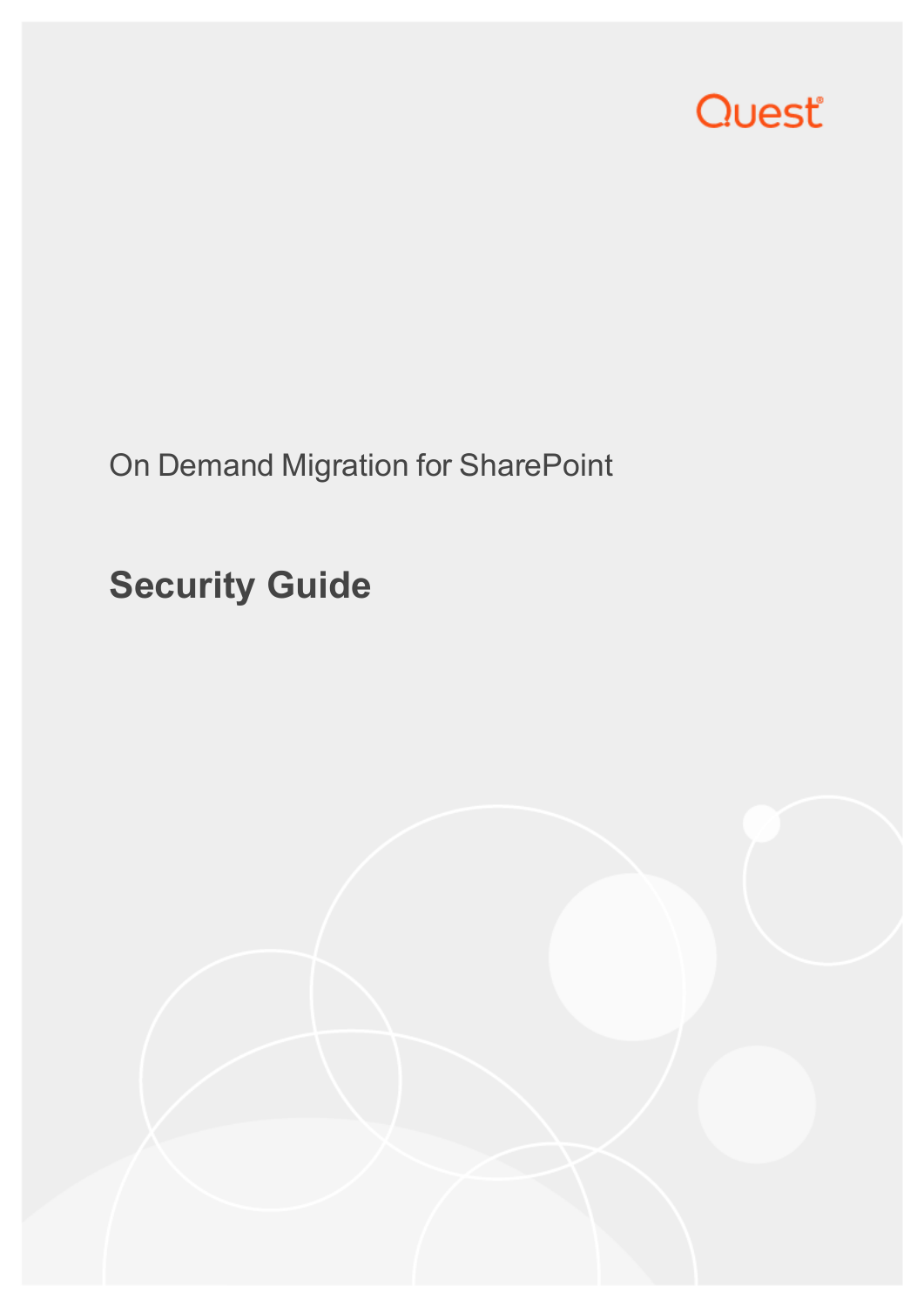#### **© 2022 Quest Software Inc. ALL RIGHTS RESERVED.**

This guide contains proprietary information protected by copyright. The software described in this guide is furnished under a software license or nondisclosure agreement. This software may be used or copied only in accordance with the terms of the applicable agreement. No part of this guide may be reproduced or transmitted in any form or by any means, electronic or mechanical, including photocopying and recording for any purpose other than the purchaser's personal use without the written permission of Quest Software Inc.

The information in this document is provided in connection with Quest Software products. No license, express or implied, by estoppel or otherwise, to any intellectual property right is granted by this document or in connection with the sale of Quest Software products. EXCEPT AS SET FORTH IN THE TERMS AND CONDITIONS AS SPECIFIED IN THE LICENSE AGREEMENT FOR THIS PRODUCT, QUEST SOFTWARE ASSUMES NO LIABILITY WHATSOEVER AND DISCLAIMS ANY EXPRESS, IMPLIED OR STATUTORY WARRANTY RELATING TO ITS PRODUCTS INCLUDING, BUT NOT LIMITED TO, THE IMPLIED WARRANTY OF MERCHANTABILITY, FITNESS FOR A PARTICULAR PURPOSE, OR NON-INFRINGEMENT. IN NO EVENT SHALL QUEST SOFTWARE BE LIABLE FOR ANY DIRECT, INDIRECT, CONSEQUENTIAL, PUNITIVE, SPECIAL OR INCIDENTAL DAMAGES (INCLUDING, WITHOUT LIMITATION, DAMAGES FOR LOSS OF PROFITS, BUSINESS INTERRUPTION OR LOSS OF INFORMATION) ARISING OUT OF THE USE OR INABILITY TO USE THIS DOCUMENT, EVEN IF QUEST SOFTWARE HAS BEEN ADVISED OF THE POSSIBILITY OF SUCH DAMAGES. Quest Software makes no representations or warranties with respect to the accuracy or completeness of the contents of this document and reserves the right to make changes to specifications and product descriptions at any time without notice. Quest Software does not make any commitment to update the information contained in this document.

If you have any questions regarding your potential use of this material, contact:

Quest Software Inc.

Attn: LEGAL Dept

4 Polaris Way

Aliso Viejo, CA 92656

Refer to our Web site [\(https://www.quest.com\)](https://www.quest.com/) for regional and international office information.

#### **Patents**

Quest Software is proud of our advanced technology. Patents and pending patents may apply to this product. For the most current information about applicable patents for this product, please visit our website at <https://www.quest.com/legal>.

#### **Trademarks**

Quest, the Quest logo, and Join the Innovation are trademarks and registered trademarks of Quest Software Inc. For a complete list of Quest marks, visit [https://www.quest.com/legal/trademark-information.aspx.](https://www.quest.com/legal/trademark-information.aspx) All other trademarks and registered trademarks are property of their respective owners.

#### **Legend**

П **CAUTION: A CAUTION icon indicates potential damage to hardware or loss of data if instructions are not followed.**

**IMPORTANT**, **NOTE**, **TIP**, **MOBILE**, or **VIDEO**: An information icon indicates supporting information. i

On Demand Migration for SharePoint Security Guide Updated - April 2022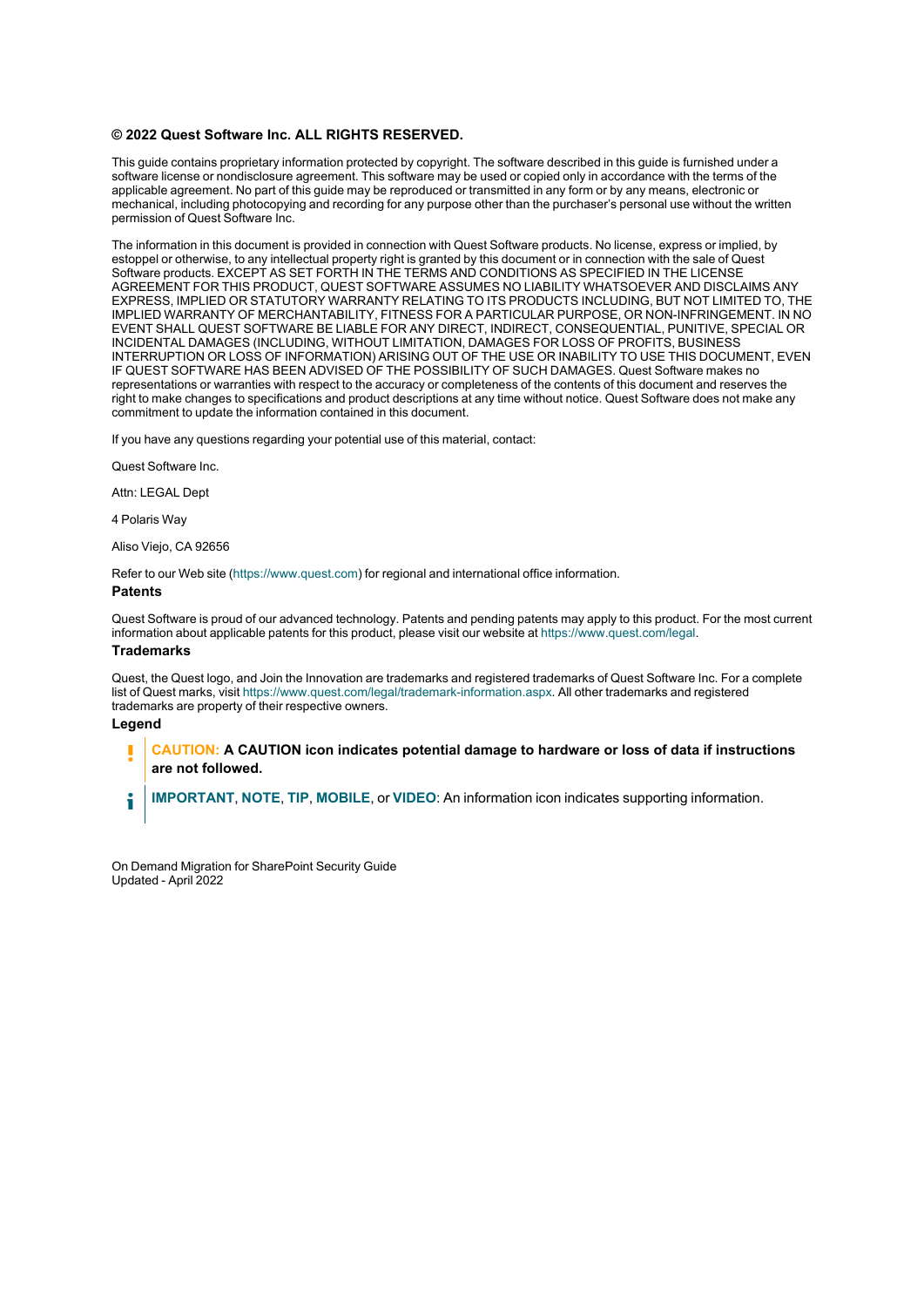### **Contents**

| About On Demand Migration for SharePoint <b>[2016]</b> About On Demand Migration for SharePoint <b>[2016]</b>                                                                                                                                                                                                                       |  |
|-------------------------------------------------------------------------------------------------------------------------------------------------------------------------------------------------------------------------------------------------------------------------------------------------------------------------------------|--|
|                                                                                                                                                                                                                                                                                                                                     |  |
| Azure datacenter security manufactured and all the datacenters are all the datacenter security manufactured and $4$                                                                                                                                                                                                                 |  |
| Overview of data handled by On Demand Migration <b>Community Contract Contract Strutter</b> 5                                                                                                                                                                                                                                       |  |
|                                                                                                                                                                                                                                                                                                                                     |  |
| Location of customer data <b>[100]</b> and <b>120]</b> and <b>120</b> and <b>120</b> and <b>120</b> and <b>120</b> and <b>120</b> and <b>120</b> and <b>120</b> and <b>120</b> and <b>120</b> and <b>120</b> and <b>120</b> and <b>120</b> and <b>120</b> and <b>120</b> and <b>120</b> and <b>120</b> and <b>120</b> and <b>12</b> |  |
|                                                                                                                                                                                                                                                                                                                                     |  |
|                                                                                                                                                                                                                                                                                                                                     |  |
|                                                                                                                                                                                                                                                                                                                                     |  |
|                                                                                                                                                                                                                                                                                                                                     |  |
| Role based access control manufactured and response and response and response and response and response and re                                                                                                                                                                                                                      |  |
|                                                                                                                                                                                                                                                                                                                                     |  |
|                                                                                                                                                                                                                                                                                                                                     |  |
|                                                                                                                                                                                                                                                                                                                                     |  |
| Penetration testing manufactured and the control of the control of the control of the control of the control of the control of the control of the control of the control of the control of the control of the control of the c                                                                                                      |  |
|                                                                                                                                                                                                                                                                                                                                     |  |
|                                                                                                                                                                                                                                                                                                                                     |  |
|                                                                                                                                                                                                                                                                                                                                     |  |
|                                                                                                                                                                                                                                                                                                                                     |  |
|                                                                                                                                                                                                                                                                                                                                     |  |
| Production incident response management manuscription and continuum manuscription incident response management                                                                                                                                                                                                                      |  |
| Customer measures measures and the contract of the contract of the contract of the contract of the contract of the contract of the contract of the contract of the contract of the contract of the contract of the contract of                                                                                                      |  |
|                                                                                                                                                                                                                                                                                                                                     |  |
|                                                                                                                                                                                                                                                                                                                                     |  |
|                                                                                                                                                                                                                                                                                                                                     |  |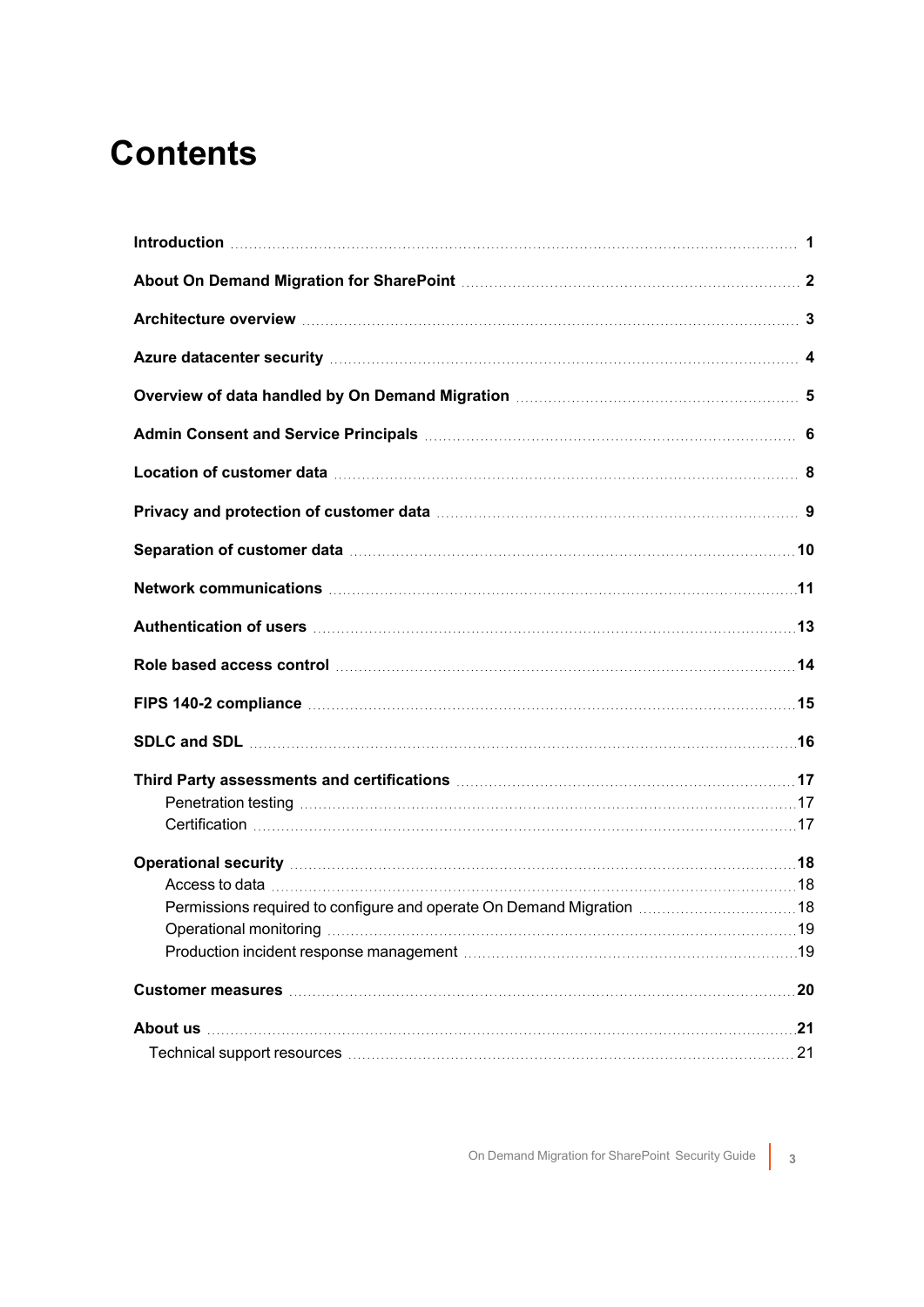# **Introduction**

<span id="page-3-0"></span>Managing information system security is a priority for every organization. In fact, the level of security provided by software vendors has become a differentiating factor for IT purchase decisions. Quest strives to meet standards designed to provide its customers with their desired level of security as it relates to privacy, confidentiality, integrity and availability.

This document describes the security features of On Demand Migration for SharePoint. This includes access control, protection of customer data, secure network communication, and cryptographic standards.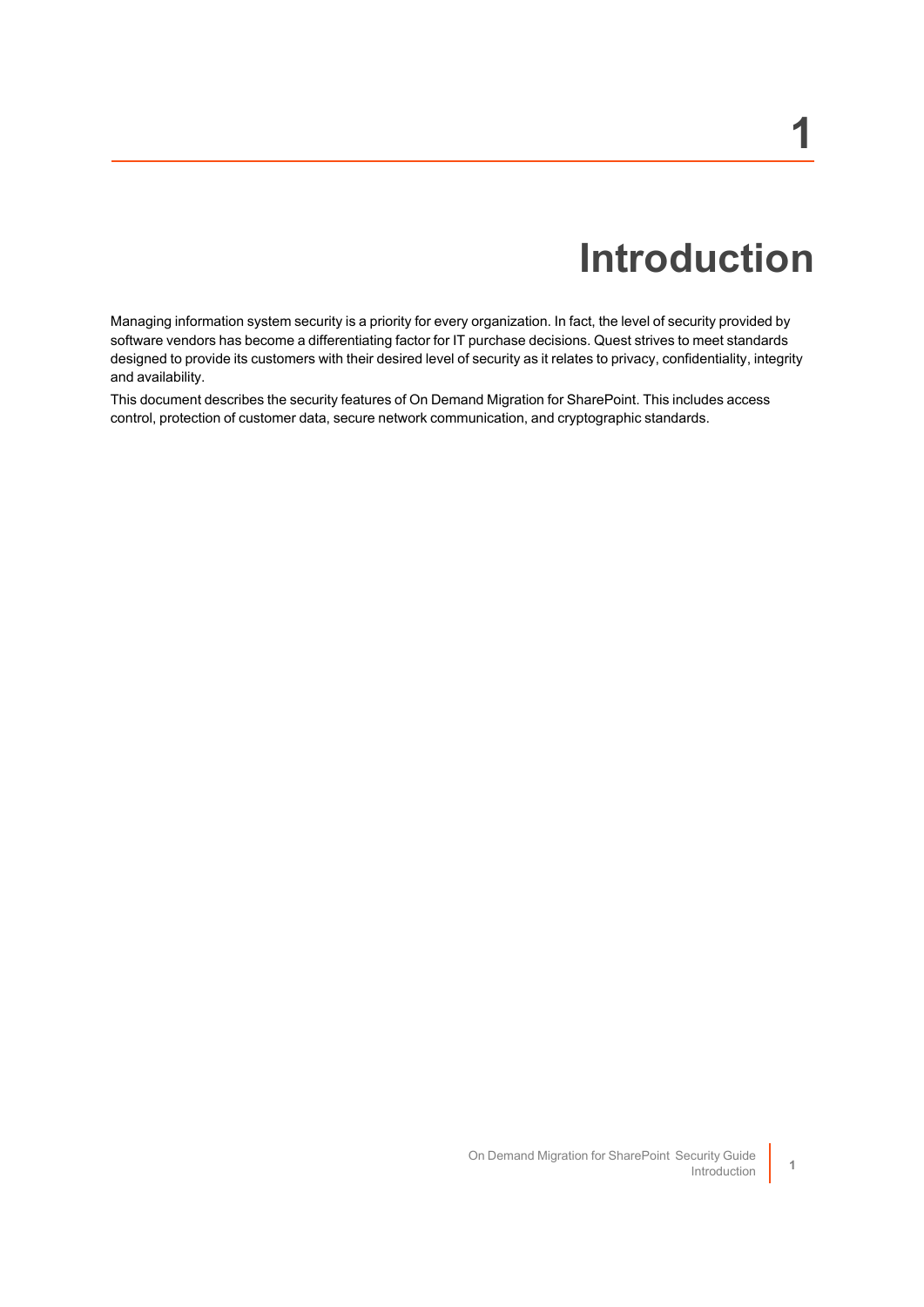## <span id="page-4-0"></span>**About On Demand Migration for SharePoint**

Use On Demand Migration for SharePoint to migrate Microsoft SharePoint site collections, and the sites, lists, list items, document libraries, and documents contained in the site collections, between Office 365 tenancies. Most of these services are delivered via Microsoft Azure cloud services.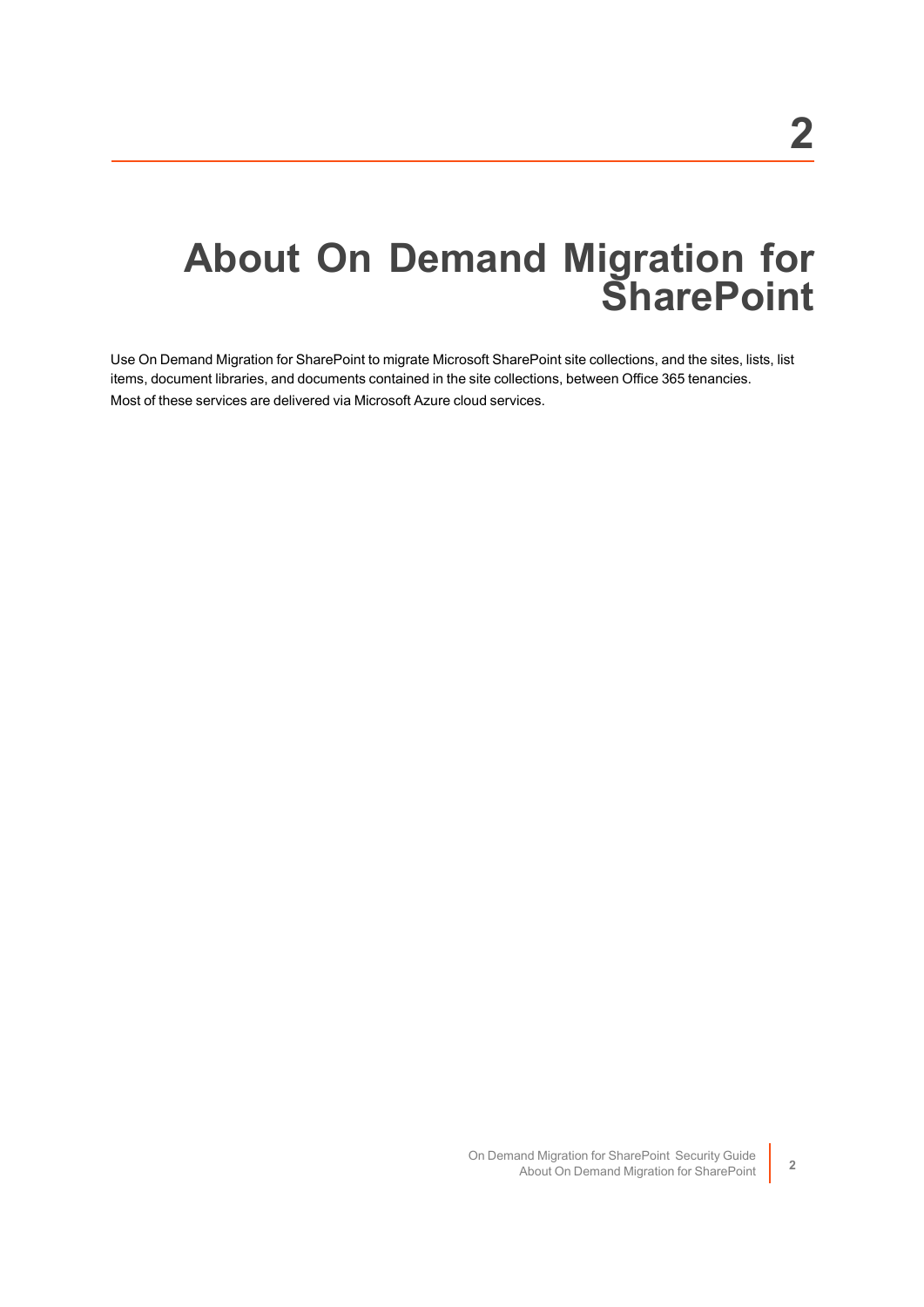## **Architecture overview**

<span id="page-5-0"></span>The following scheme shows the key components of the On Demand Migration for SharePoint configuration.



**Figure 1: High-Level Architecture**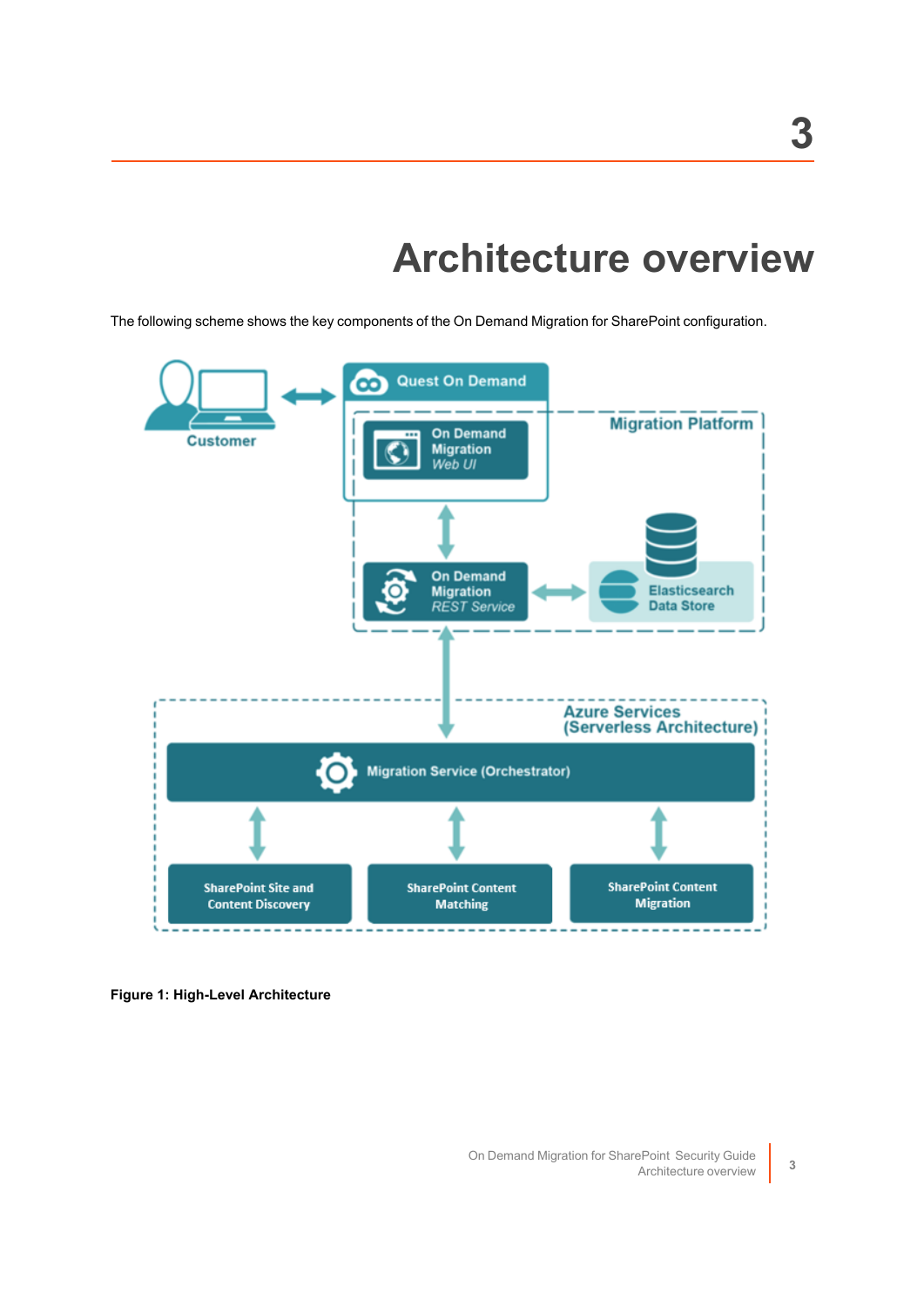## **Azure datacenter security**

<span id="page-6-0"></span>Microsoft Azure datacenters have the highest possible physical security and are considered among the most secure and well protected datacenters in the world. They are subject to regular audits and certifications including Service Organization Controls (SOC) 1, SOC 2 and ISO/IEC 27001:2005.

Relevant references with additional information about the Windows Azure datacenter security can be found here:

- Microsoft Azure Trust Center: <https://azure.microsoft.com/en-us/overview/trusted-cloud/>
- Microsoft Trust Center Compliance: [https://www.microsoft.com/en-us/trust-center/compliance/compliance](https://www.microsoft.com/en-us/trust-center/compliance/compliance-overview?service=Azure#Icons)[overview?service=Azure#Icons](https://www.microsoft.com/en-us/trust-center/compliance/compliance-overview?service=Azure#Icons)
- Microsoft's submission to the Cloud Security Alliance STAR registry: [https://cloudsecurityalliance.org/star/registry/microsoft//](https://cloudsecurityalliance.org/star/registry/microsoft/)
- Whitepaper: Standard Response to Request for Information Security and Privacy: <http://www.microsoft.com/en-us/download/details.aspx?id=26647>
- Microsoft Global Datacenters: Security & Compliance: [https://www.microsoft.com/en-us/cloud](https://www.microsoft.com/en-us/cloud-platform/global-datacenters)[platform/global-datacenters](https://www.microsoft.com/en-us/cloud-platform/global-datacenters)
- Azure data security and encryption best practices: [https://docs.microsoft.com/en](https://docs.microsoft.com/en-us/azure/security/fundamentals/data-encryption-best-practices)[us/azure/security/fundamentals/data-encryption-best-practices](https://docs.microsoft.com/en-us/azure/security/fundamentals/data-encryption-best-practices)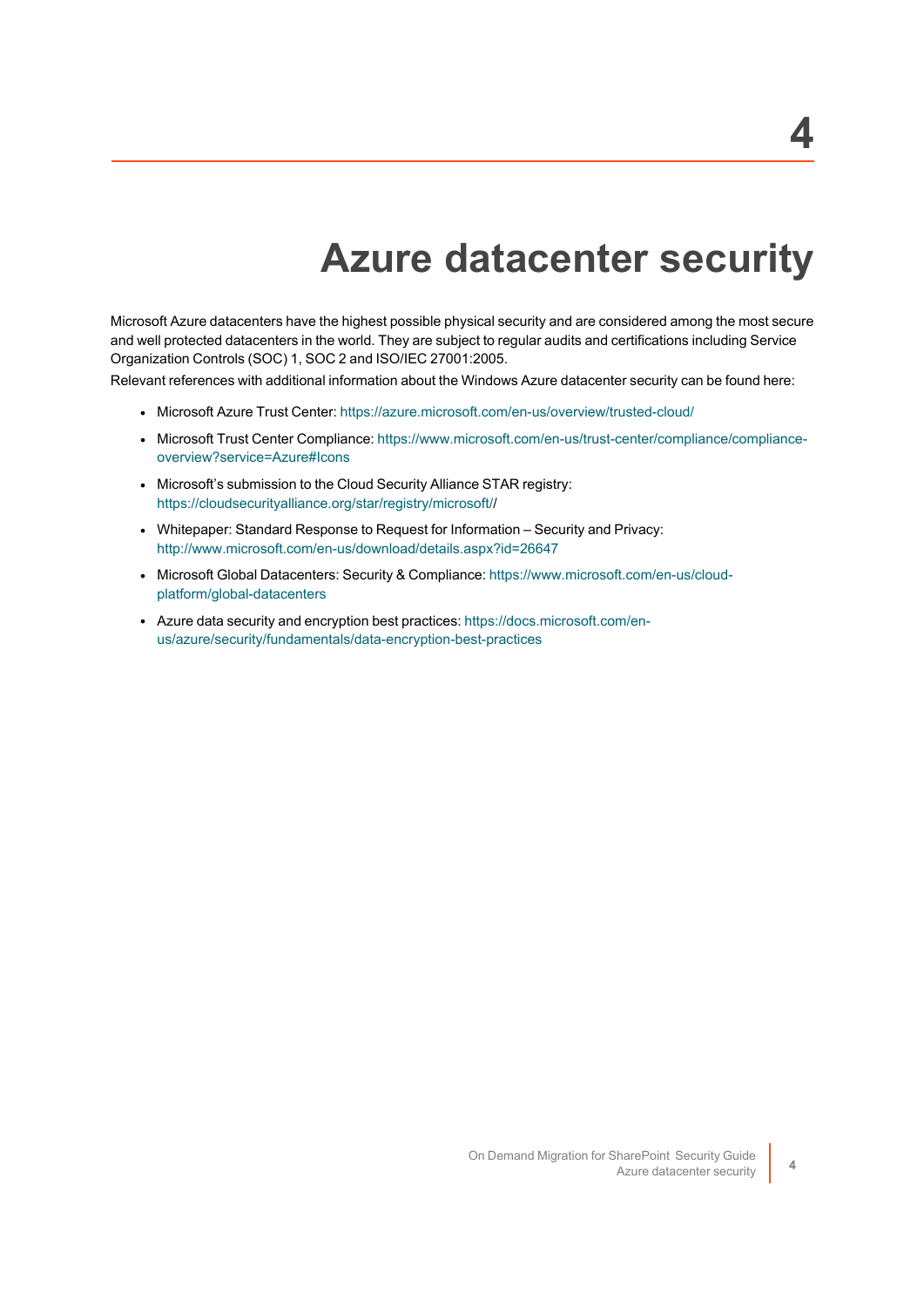## <span id="page-7-0"></span>**Overview of data handled by On Demand Migration**

On Demand Migration for SharePoint accesses customer SharePoint data (content) from the source tenancy and writes the data to a SharePoint site on the target tenancy.

- Metadata that defines the SharePoint site structure and properties is temporarily stored in memory and deleted when the migration is completed.
- Documents stored in the document libraries and lists of the SharePoint site are temporarily stored in Azure blob storage for the duration of the migration. The storage account is deleted when the migration is complete.
- Manifest files and associated migration log files may be retained by the application for troubleshooting purposes. Manifest files contain data to identify the list items and documents. The troubleshooting data is stored in a separate storage account. Troubleshooting data is automatically deleted after 30 days.
- The application does not require or store any passwords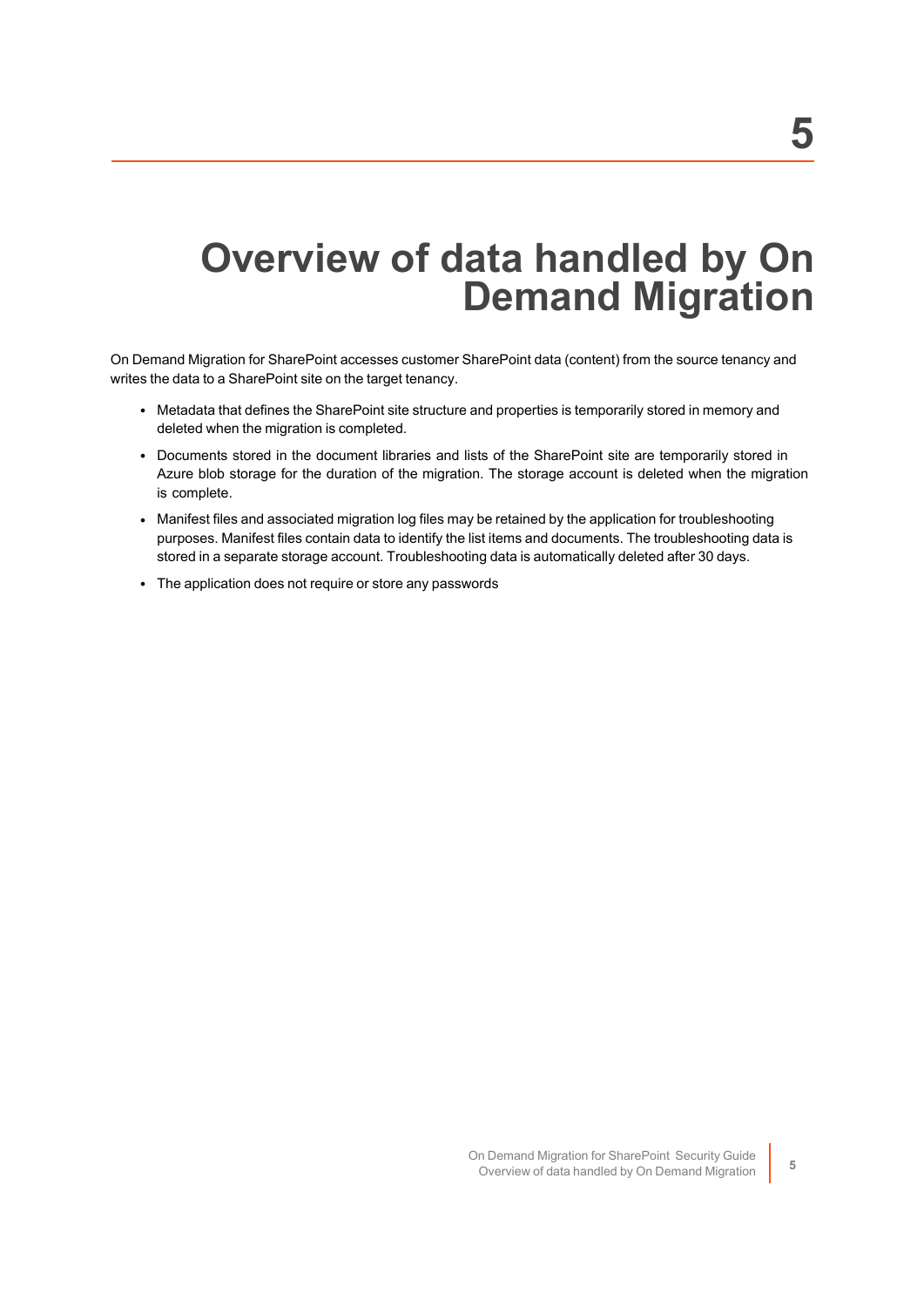### **Admin Consent and Service Principals**

<span id="page-8-0"></span>On Demand Migration requires access to the customer's Azure Active Directory and Office 365 tenancies. The customer grants that access using the Microsoft Admin Consent process, which will create a Service Principal in the customer's Azure Active Directory with minimum consents required by On Demand Migration for SharePoint. The Service Principal is created using Microsoft's OAuth certificate based client credentials grant flow <https://docs.microsoft.com/en-us/azure/active-directory/develop/v2-oauth2-client-creds-grant-flow>. Customers can revoke Admin Consent at any time. See [https://docs.microsoft.com/en-us/azure/active-directory/manage](https://docs.microsoft.com/en-us/azure/active-directory/manage-apps/delete-application-portal)[apps/delete-application-portal](https://docs.microsoft.com/en-us/azure/active-directory/manage-apps/delete-application-portal) and [https://docs.microsoft.com/en-us/skype-sdk/trusted-application](https://docs.microsoft.com/en-us/skype-sdk/trusted-application-api/docs/tenantadminconsent)[api/docs/tenantadminconsent](https://docs.microsoft.com/en-us/skype-sdk/trusted-application-api/docs/tenantadminconsent) for details.

In addition to the base consents required by On Demand and On Demand Migration, On Demand Migration for SharePoint requires the following consents: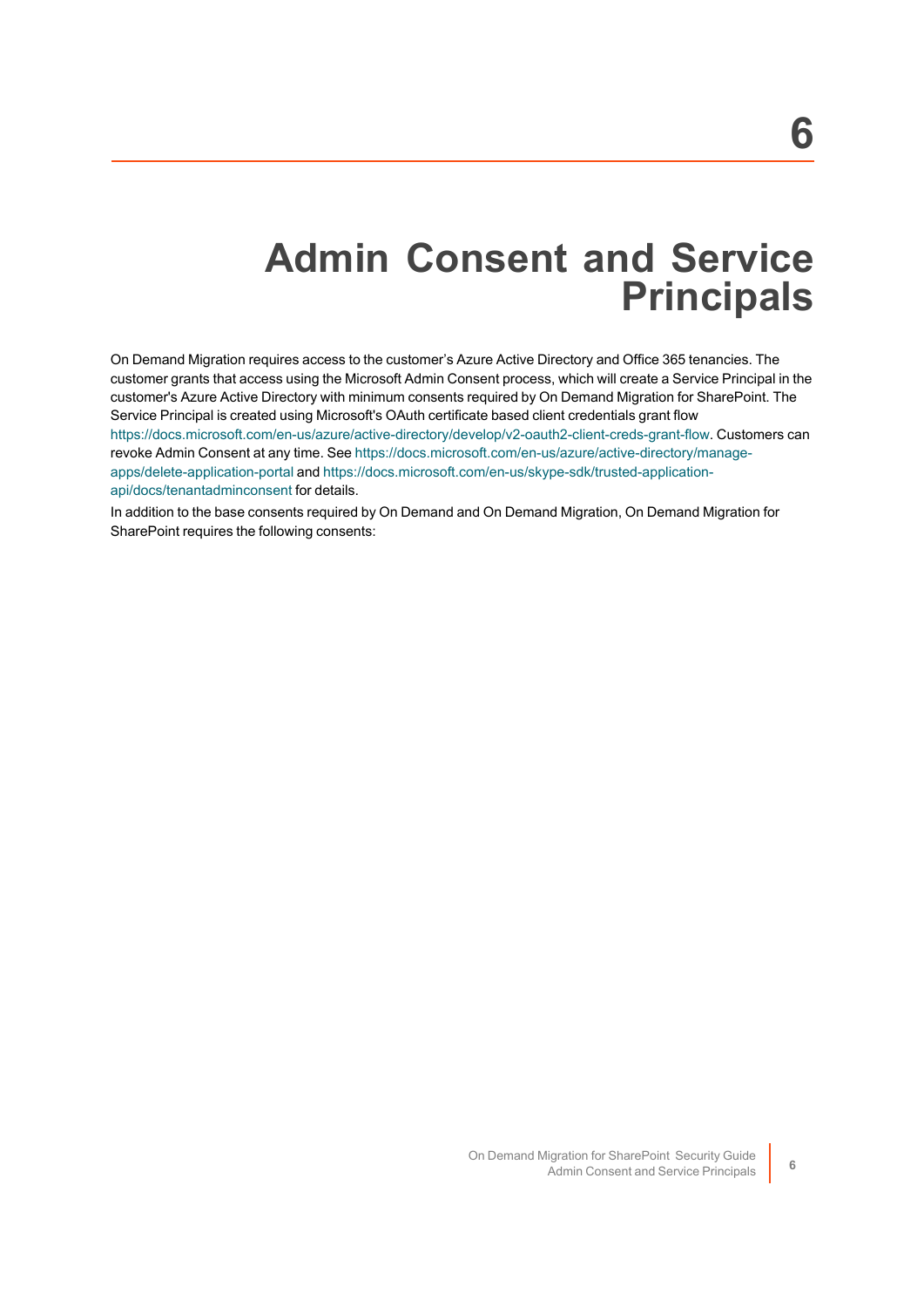

#### Permissions requested Review for your organization

Quest On Demand - Migration - SharePoint Quest Software, Inc.

This app would like to:

- Read and write directory data
- Read files in all site collections
- Read and write directory data
- $\angle$  Read and write items in all site collections
- Have full control of all site collections
- $\angle$  Read and write items and lists in all site collections
- Read and write managed metadata
- Read and write user profiles

If you accept, this app will get access to the specified resources for all users in your organization. No one else will be prompted to review these permissions.

Accepting these permissions means that you allow this app to use your data as specified in their terms of service and privacy statement. You can change these permissions at https://myapps.microsoft.com. Show details

Does this app look suspicious? Report it here

| dilCe |  |
|-------|--|
|       |  |

Accept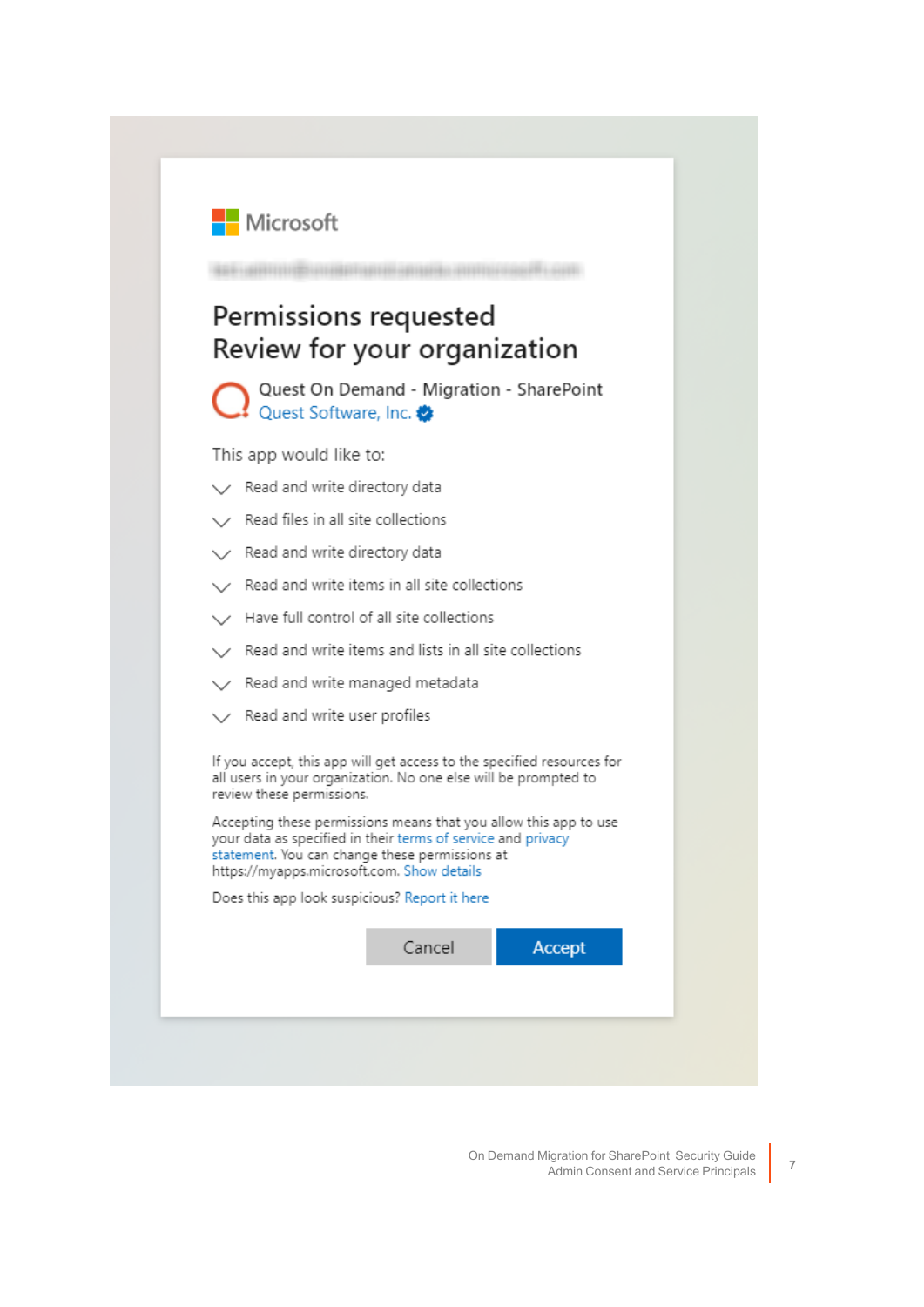# **Location of customer data**

<span id="page-10-0"></span>When a customer signs up for On Demand, they select the region in which to run their On Demand organization. All computation is performed and all data is stored in the selected region. The currently supported regions can be found here [https://regions.quest-on-demand.com/.](https://regions.quest-on-demand.com/)

Windows Azure Storage, including the Blobs, Tables, and Queues storage structures, are replicated three times in the same datacenter for resiliency against hardware failure. The data is replicated across different fault domains to increase availability. All replication datacenters reside within the geographic boundaries of the selected region.

See this Microsoft reference for more details: [https://docs.microsoft.com/en](https://docs.microsoft.com/en-us/azure/storage/common/storage-redundancy)[us/azure/storage/common/storage-redundancy](https://docs.microsoft.com/en-us/azure/storage/common/storage-redundancy)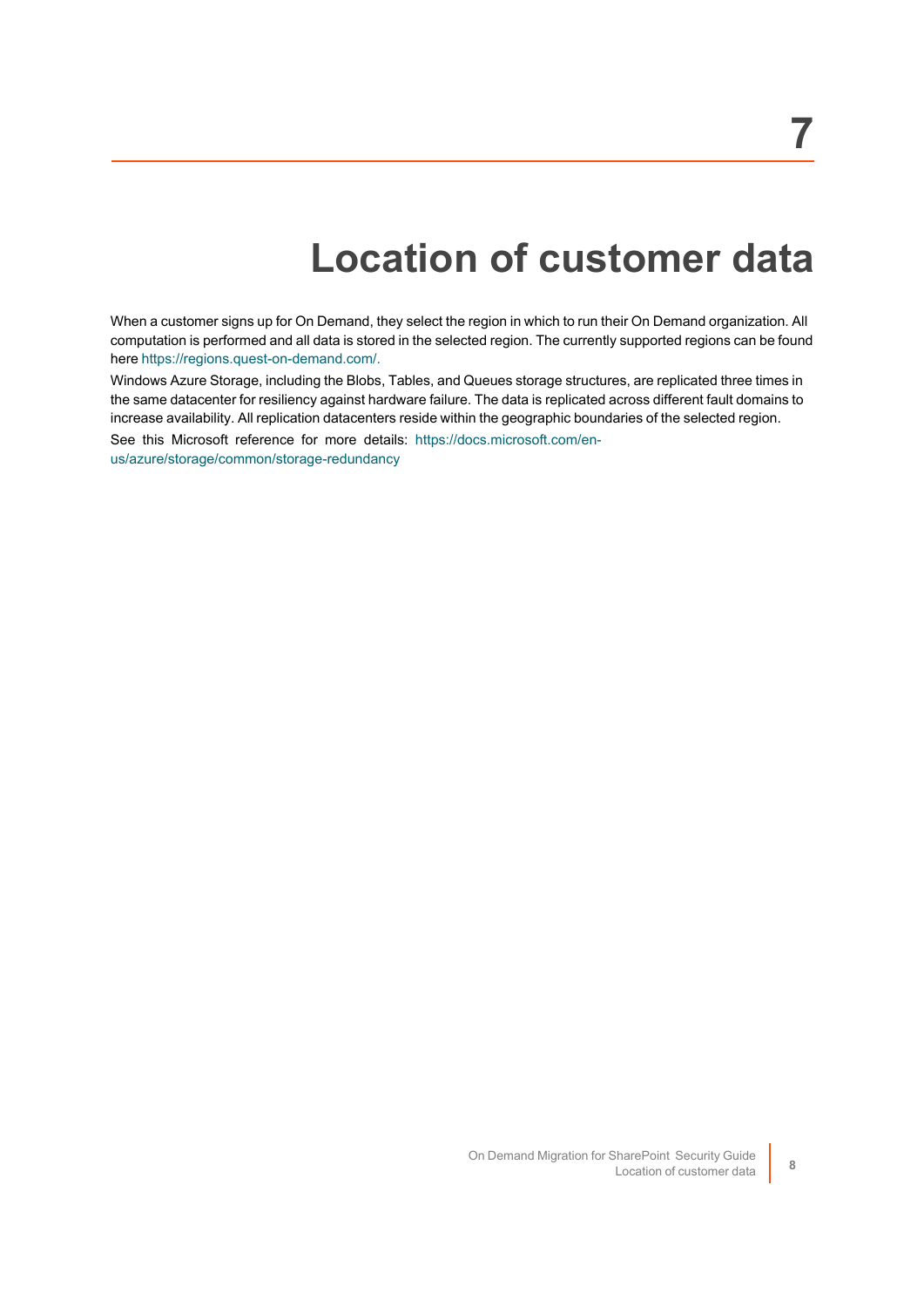## <span id="page-11-0"></span>**Privacy and protection of customer data**

The most sensitive customer data processed by On Demand Migration for SharePoint is the SharePoint content including documents and their associated metadata.

- While the migration task is running, SharePoint documents, list items, and associated metadata, are temporary stored in Azure Blob containers. When the migration task is complete, this data is deleted.
- All migration project data and logs are encrypted at rest.

To ensure that customer data is kept separate during processing, the following policies are strictly applied in On Demand Migration for SharePoint:

- The data for each customer is stored in separate Azure storage containers. This information is protected through the Azure built in data at rest Server-Side encryption mechanism. It uses the strongest FIPS 140-2 approved block cipher available, Advanced Encryption Standard (AES) algorithm, with a 256-bit key.
- A separate Elasticsearch server instance is used for each customer.

More information about Azure queues, tables, and blobs:

- <https://docs.microsoft.com/en-us/azure/storage/blobs/storage-blobs-introduction>
- <https://docs.microsoft.com/en-us/azure/security/security-storage-overview>
- <https://docs.microsoft.com/en-us/azure/storage/common/storage-service-encryption>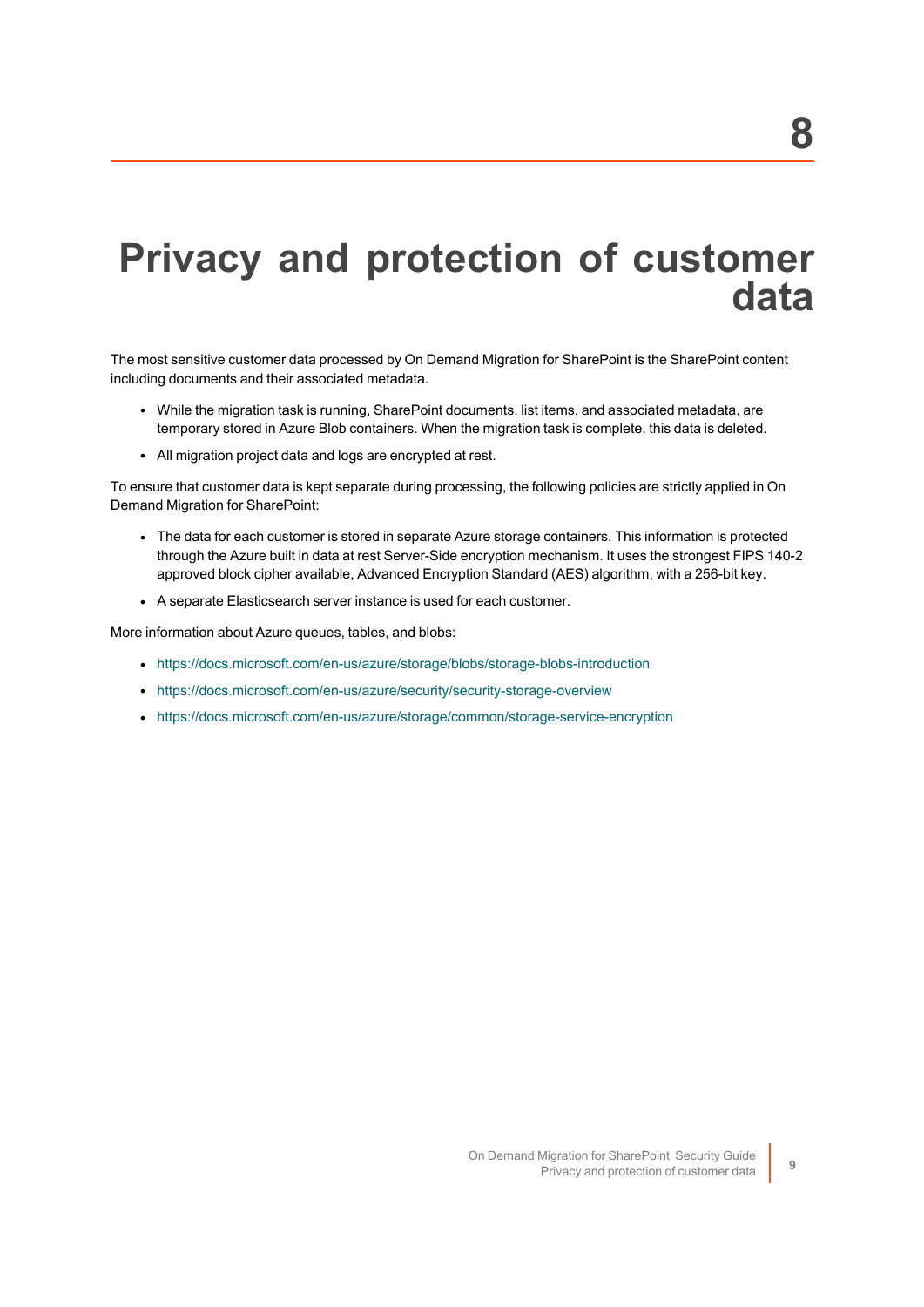# **Separation of customer data**

<span id="page-12-0"></span>A common concern related to cloud based services is the prevention of commingling of data that belongs to different customers. On Demand Migration has architected its solution to specifically prevent such data commingling by logically separating customer data stores.

Customer data are differentiated using a Customer Organization Identifier. The Customer Organization Identifier is a unique identifier obtained from the Quest On Demand Core that is created when the customer signs up with the application.

This identifier used throughout the solution to ensure strict data separation of customers' data in Elasticsearch storage and during processing.

A separate Elasticsearch server instance is used for each customer.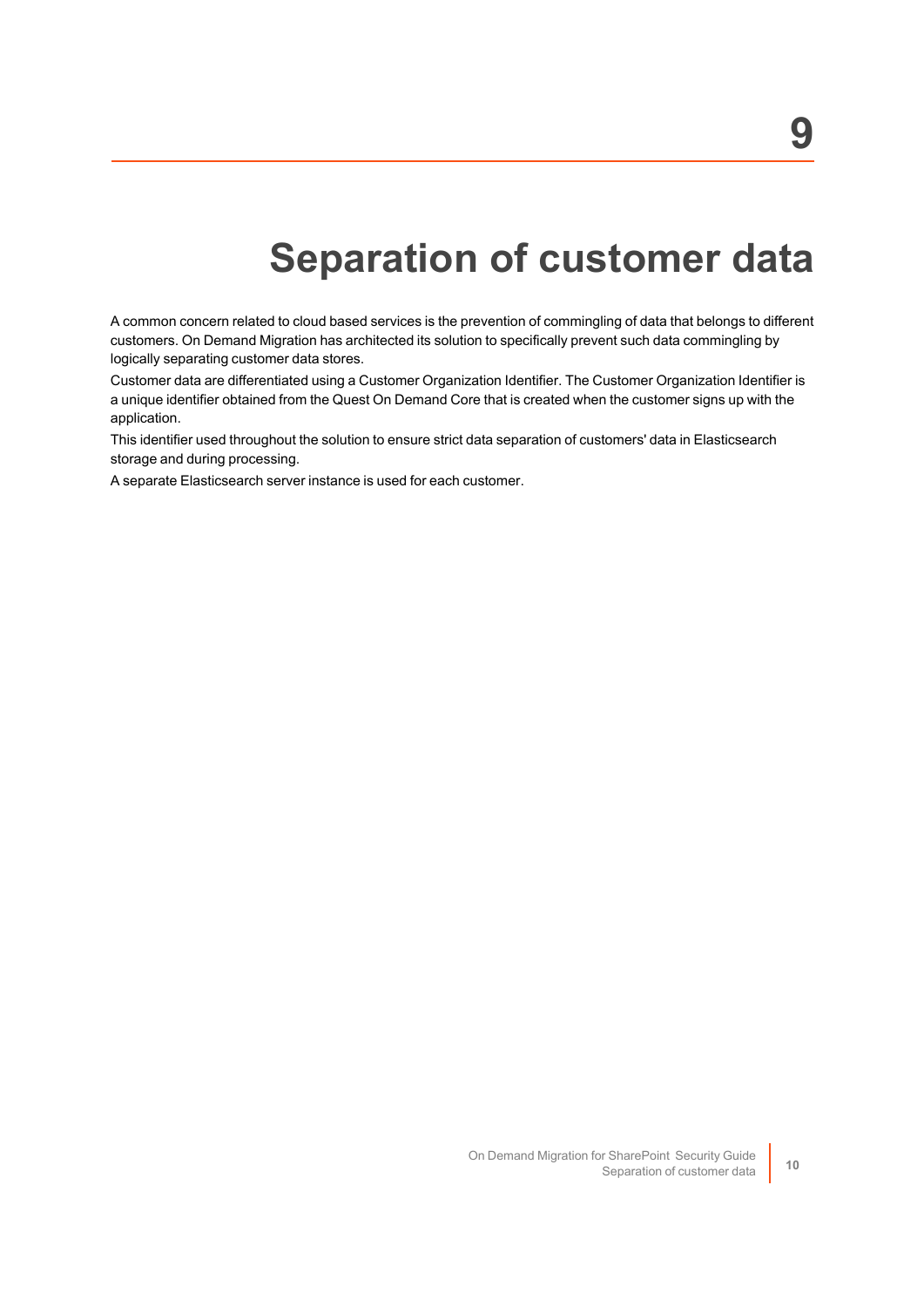# **Network communications**

<span id="page-13-0"></span>Internal network communication within Azure includes:

- Inter-service communication between On Demand Migration components, On Demand Core and the On Demand Platform
- Communication to customer Azure AD/Office 365 tenants

The following scheme shows the communication configuration between key components of On Demand Migration. **Component Communication Architecture** 



#### **Figure 2: Component Communication Architecture**

The network communication is secured with HTTPS and is not visible to the external public internet. Inter-service communication uses OAuth authentication using a Quest Azure AD service account with the rights to access the services. No backend services of On Demand Migration for SharePoint can be used by end-users. External network communication from outside Azure to On Demand Services include: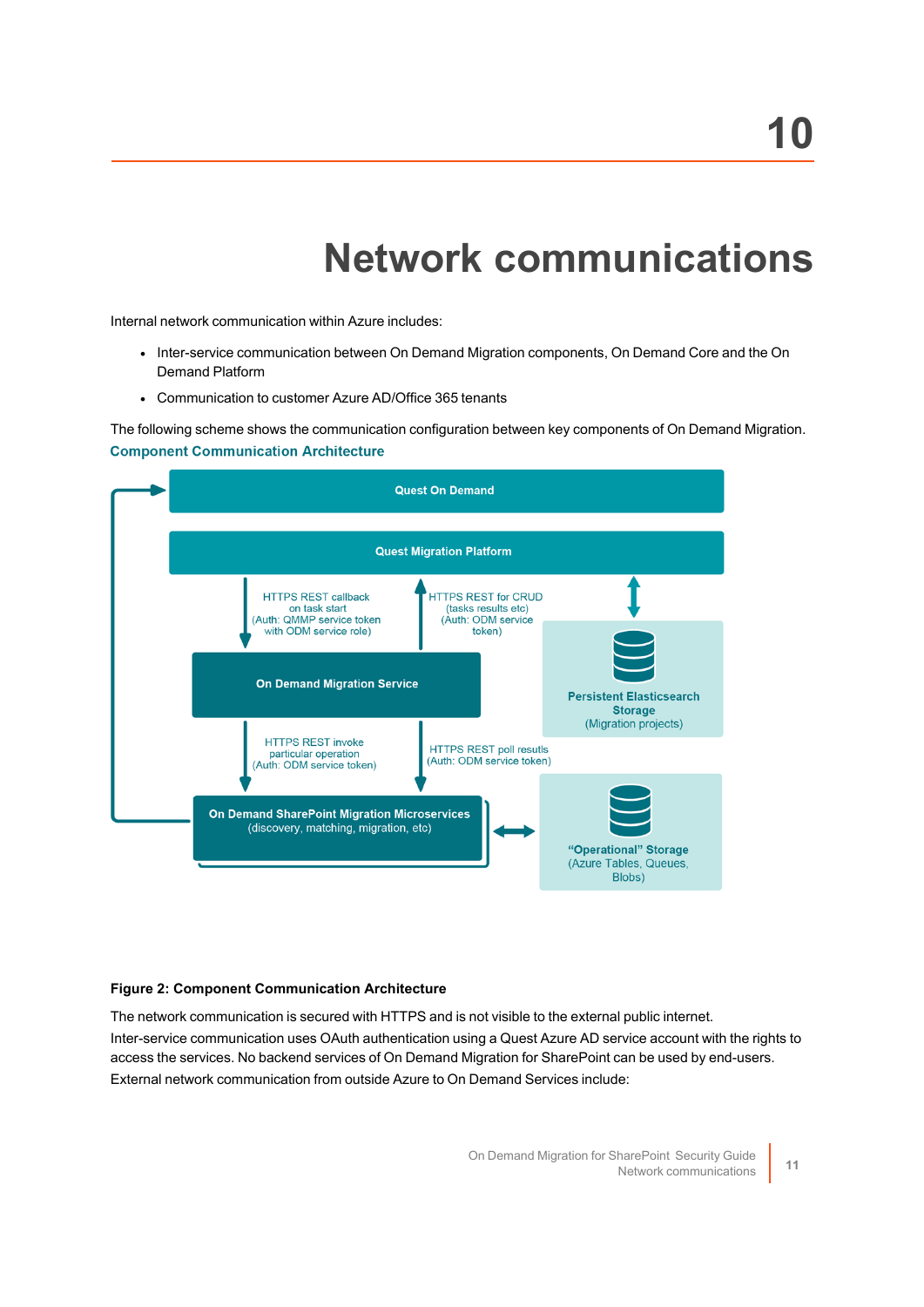• On Demand Migration user interface access

All external communication is secured with HTTPS.

The On Demand Migration user interface uses OAuth authentication with JWT token issued to a logged in user. There are no unsecured HTTP calls within On Demand Migration for SharePoint.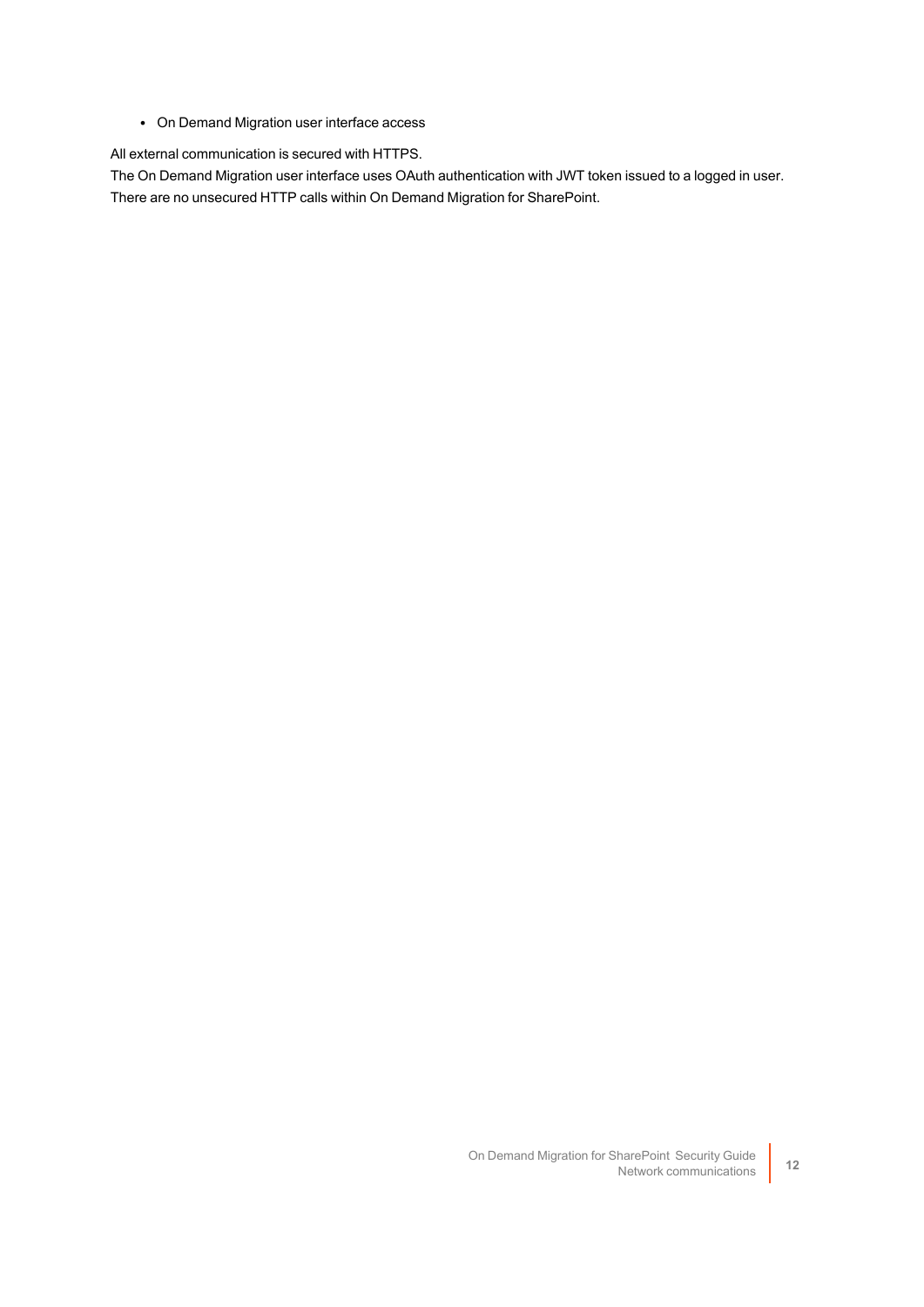# **Authentication of users**

<span id="page-15-0"></span>The customer logs in to the application by providing On Demand user account credentials.

The process of registering a SharePoint Office 365 tenant into On Demand Migration is handled through the well established Azure Admin Consent workflow. For more information about the Azure Active Directory Admin Consent workflow, please refer the Quest On Demand Core technical [documents](https://support.quest.com/technical-documents/on-demand-global-settings/current/user-guide/13#TOPIC-1567780).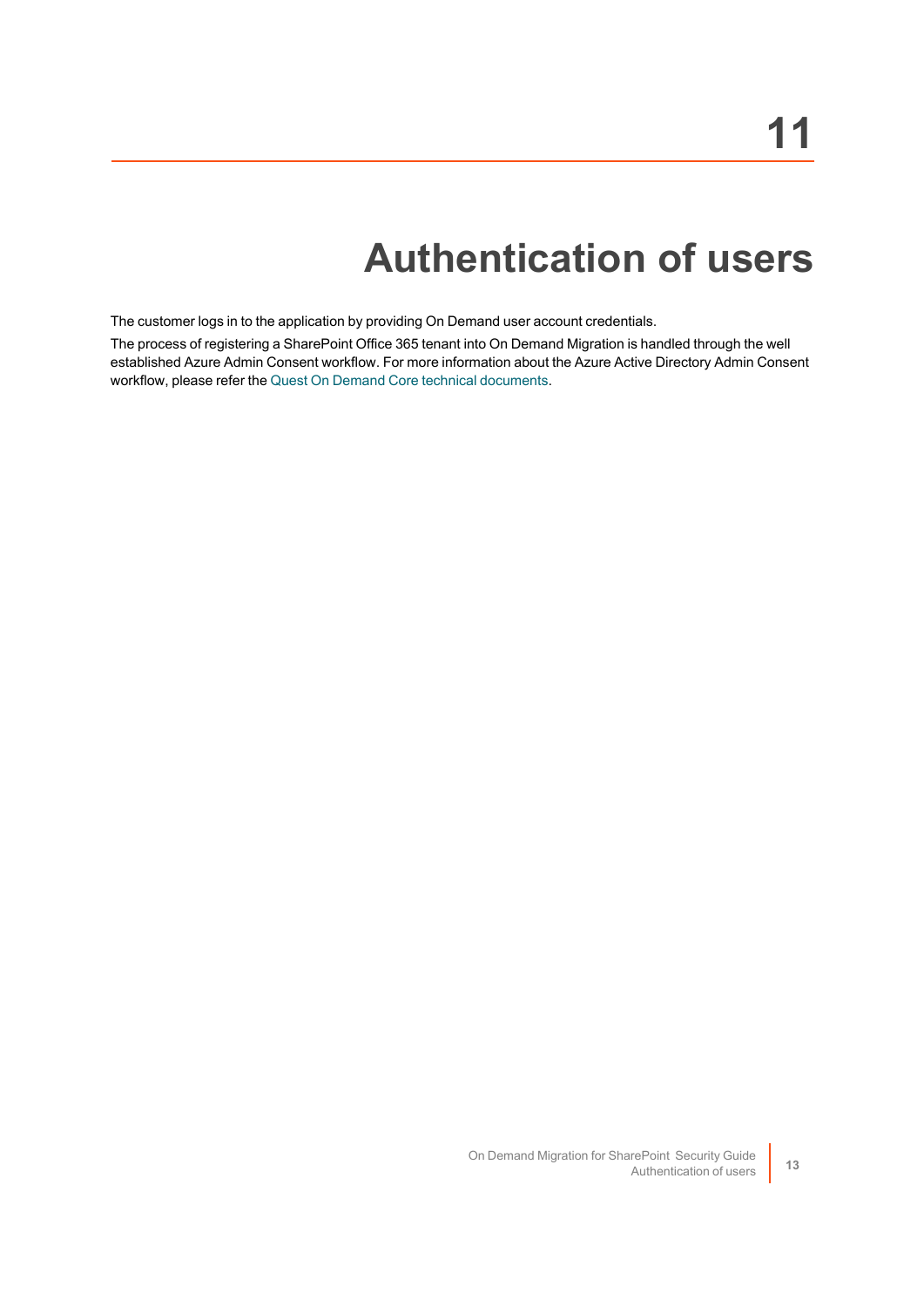### **Role based access control**

<span id="page-16-0"></span>On Demand Migration does provide the common authentication via Quest Identity Broker. Quest On Demand is configured with default roles that cannot be edited or deleted, and also allows you to add custom roles to make permissions more granular. Each access control role has a specific set of permissions that determines what tasks a user assigned to the role can perform. For more information on role-based access control, please refer the [Quest](https://support.quest.com/technical-documents/on-demand-global-settings/user-guide/adding-users-to-an-organization/adding-users-and-assigning-a-role) On Demand product [documentation](https://support.quest.com/technical-documents/on-demand-global-settings/user-guide/adding-users-to-an-organization/adding-users-and-assigning-a-role).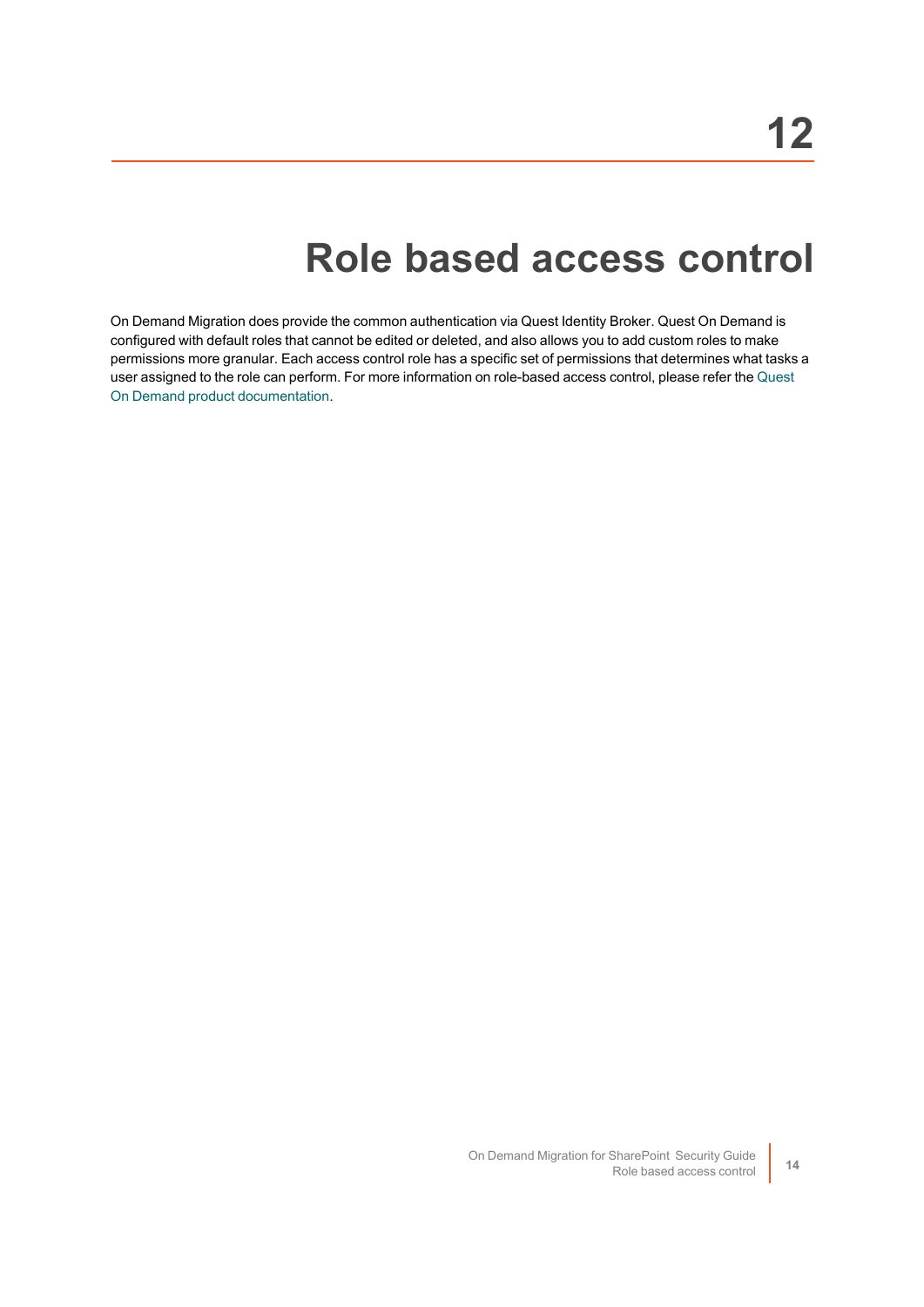# **FIPS 140-2 compliance**

<span id="page-17-0"></span>On Demand Migration cryptographic usage is based on Azure FIPS 140-2 compliant cryptographic functions. For more information, see: <https://docs.microsoft.com/en-us/azure/storage/blobs/security-recommendations>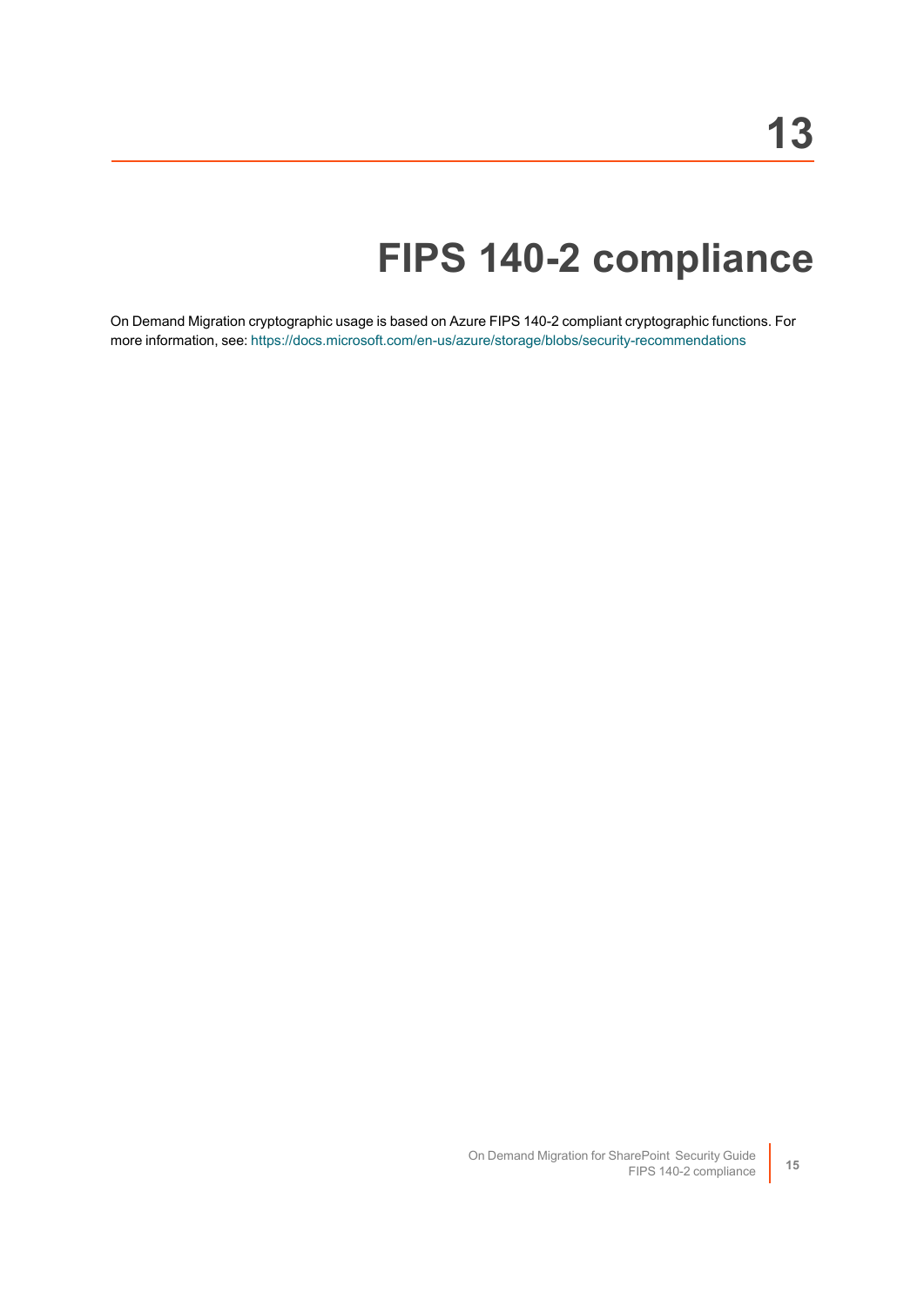# **SDLC and SDL**

<span id="page-18-0"></span>The On Demand team follows a strict Quality Assurance cycle.

- Access to source control and build systems is protected by domain security, meaning that only employees on Quest's corporate network have access to these systems. Therefore, should an On Demand developer leave the company, this individual will no longer be able to access On Demand systems.
- All code is versioned in source control.
- All product code is reviewed by another developer before check in.

In addition, the On Demand Development team follows a managed Security Development Lifecycle (SDL) which includes:

- MS-SDL best practices
- Threat modeling.
- OWASP guidelines.
- Regularly scheduled static code analysis is performed on regular basis.
- Regularly scheduled vulnerability scanning is performed on regular basis.
- Segregated Development, Pre-Production, and Production environments. Customer data is not used in Development and Pre-Production environments.

On Demand developers go through the same set of hiring processes and background checks as other Quest employees.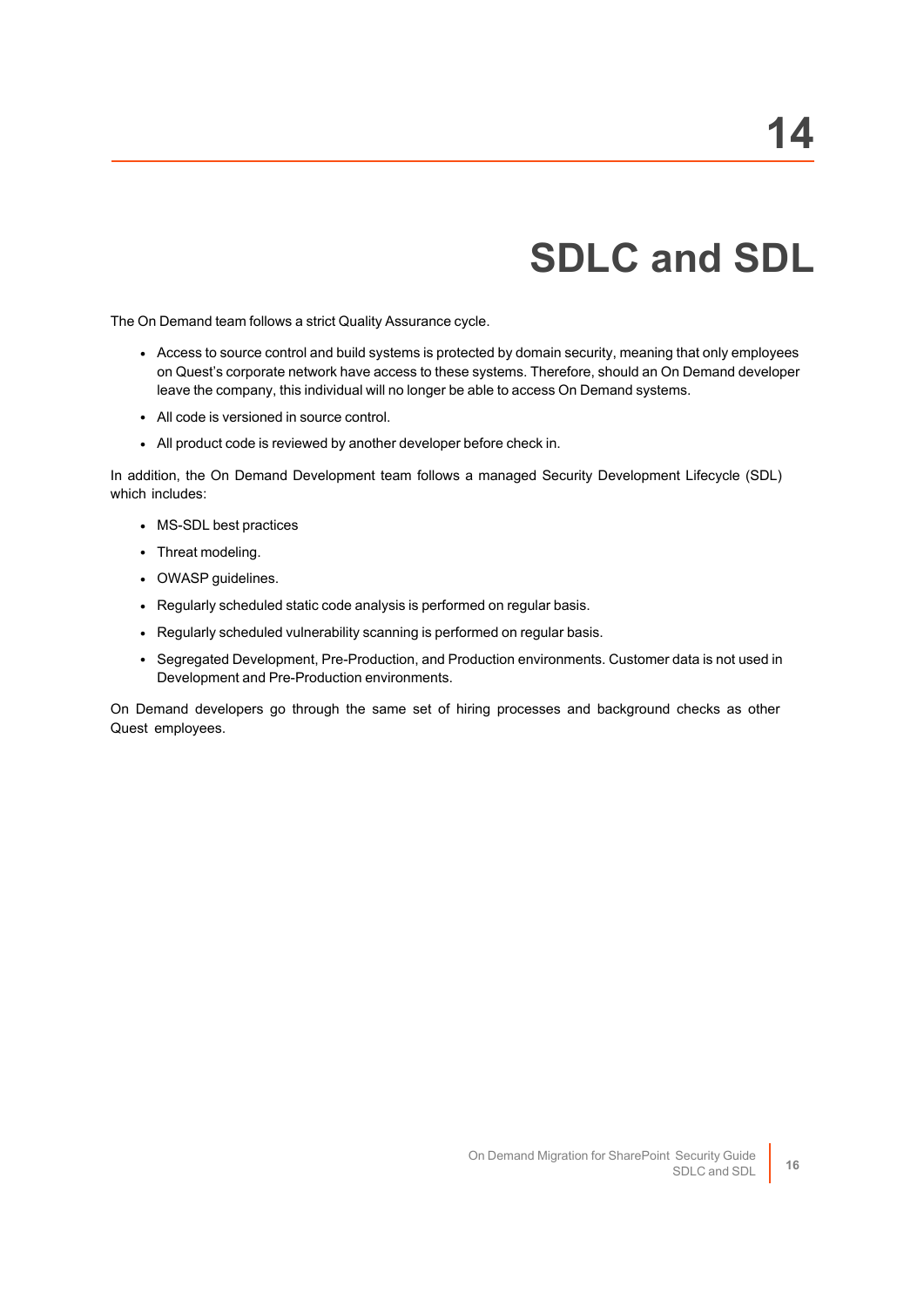## <span id="page-19-0"></span>**Third Party assessments and certifications**

### <span id="page-19-1"></span>**Penetration testing**

On Demand has undergone a third party security assessment and penetration testing yearly since 2017. The assessment includes but is not limited to:

- Manual penetration testing
- Static code analysis with Third Party tools to identify security flaws

A summary of the results is available upon request. No OWASP Top 10 critical or high risk issues have been identified.

### <span id="page-19-2"></span>**Certification**

On Demand is included in the scope of the Platform Management ISO/IEC 27001, 27017 and 27018 certification:

- ISO/IEC 27001 Information technology Security techniques Information security management systems — Requirements : **C710-ISMS222-07-19**, valid until **2022-07-29**.
- ISO/IEC 27017 Information technology Security techniques Code of practice for information security controls based on ISO/IEC 27002 for cloud services: **C711-ITCS2-07-19**, valid until **2022-07-29**.
- ISO/IEC 27018 Information technology Security techniques Code of practice for protection of personally identifiable information (PII) in public clouds acting as PII processors: **C712-ITPII2-07-19**, valid until **2022-07-29**.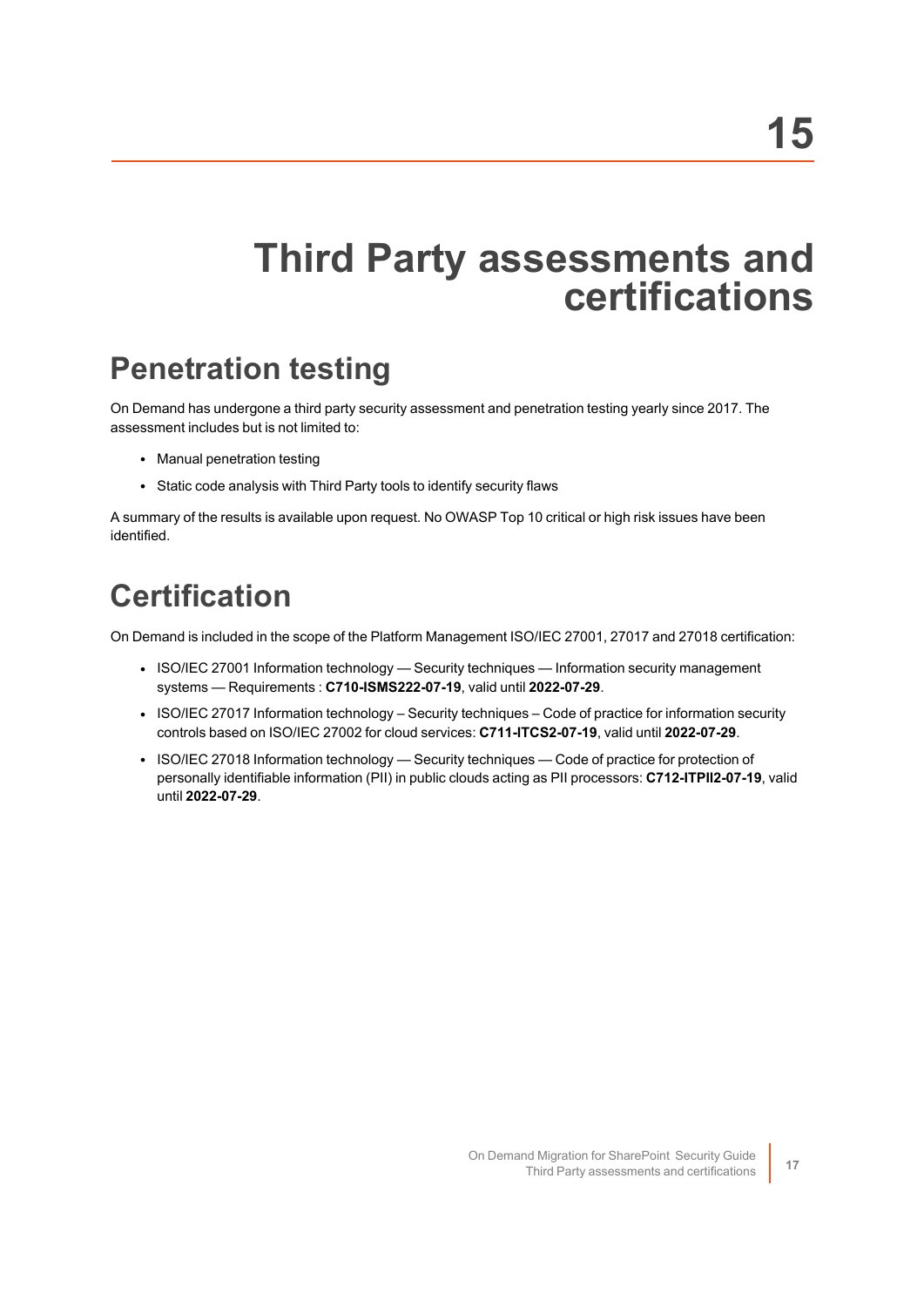# **Operational security**

<span id="page-20-0"></span>Source control and build systems can only be accessed by Quest employees on Quest's corporate network (domain security.) If a developer (or any other employee with access to On Demand Migration) leaves the company, the individual immediately loses access to the systems.

<span id="page-20-1"></span>All code is versioned in source control.

#### **Access to data**

Access to On Demand Migration for SharePoint data is restricted to:

- Quest Operations team members
- Particular Quest Support team members working closely with On Demand Migration product issues.
- The On Demand Migration for SharePoint development team to provide support for the product

Access to On Demand Migration for SharePoint data is restricted through the dedicated Quest Azure AD security groups. For different types of data (e.g., product logs, customer data, and sensitive data) different access levels and lists of allowed people are assigned.

#### <span id="page-20-2"></span>**Permissions required to configure and operate On Demand Migration**

Quest Operations team members have access to the Quest's production Azure Subscription and monitor this as part of normal day to day operations. On Demand Migration developers have no access to Quest's production Azure Subscription.

To access On Demand Migration, a customer representative opens the On Demand website and signs up for an On Demand account. The account is verified via email; thus a valid email address must be provided during registration.

An organization is automatically created once the new account is created.

#### **Prerequisites:**

Azure Active Directory Global Administrator must give the Admin Consent to provision On Demand Migration for SharePoint for the customer's Azure Active Directory with the following permissions:

#### **OAuth 2.0 Permission Grants**

#### **Microsoft SharePoint Online**

- Read and write directory data (Microsoft Graph)
- Read files in all site collections (Microsoft Graph)
- Read and write directory data (Windows Azure Active Directory)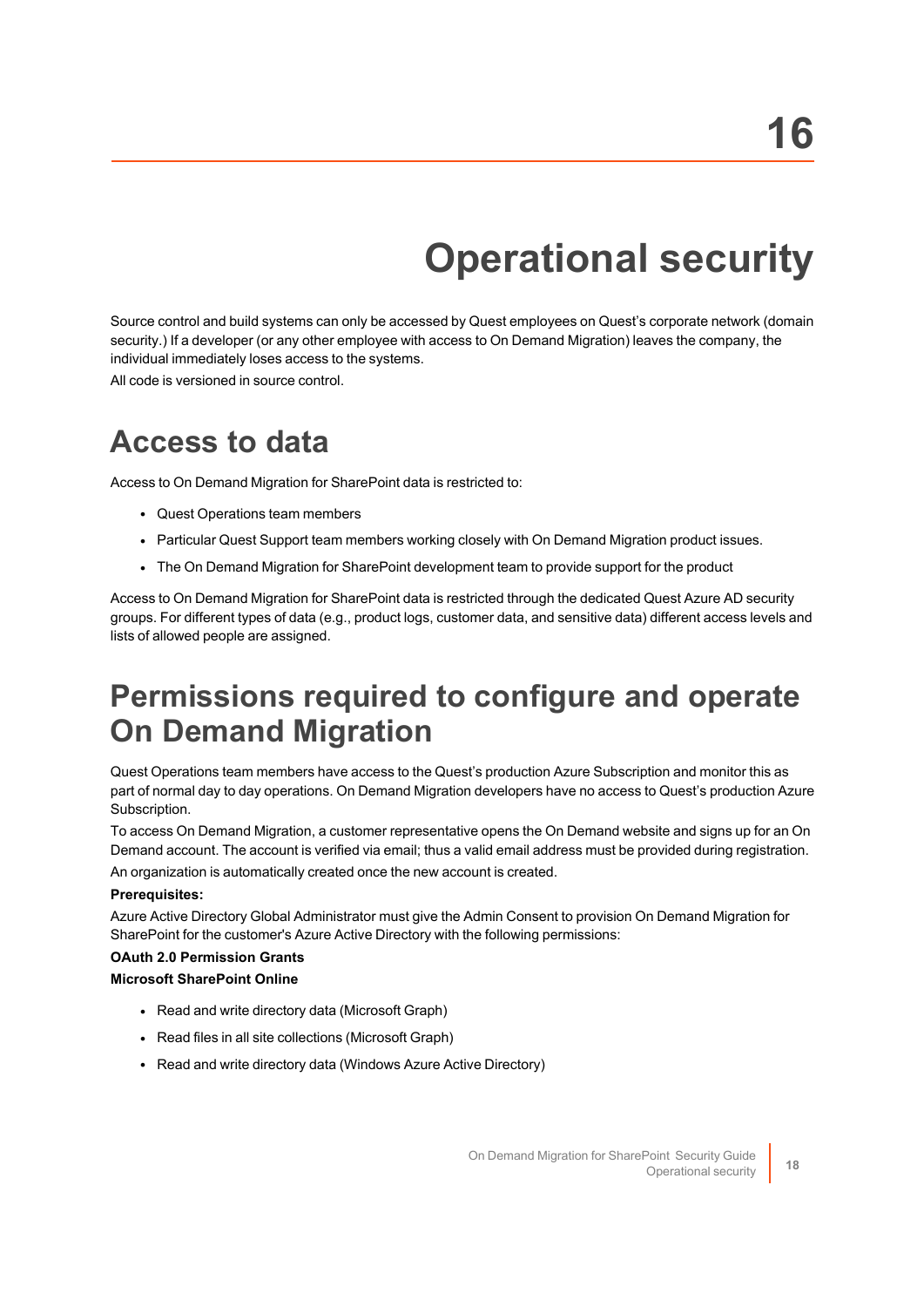- Read and write items and lists in all site collections (Office 365 SharePoint Online)
- Read and write managed metadata (Office 365 SharePoint Online)
- Read and write user profiles (Office 365 SharePoint Online)
- Read and write items in all site collections (Office 365 SharePoint Online)
- Have full control of all site collections (Office 365 SharePoint Online)

<span id="page-21-0"></span>Microsoft Graph [permissions](https://docs.microsoft.com/en-us/graph/permissions-reference) reference - Microsoft Graph | Microsoft Docs

### **Operational monitoring**

On Demand Migration for SharePoint internal logging is available to Quest Operations and On Demand Migration for SharePoint development teams during the normal operation of the platform. Some customer or Personally Identifiable Information (PII) data (e.g. document names, URLs, Metadata, error messages, etc.) can become a part of internal logging for troubleshooting purposes.

### <span id="page-21-1"></span>**Production incident response management**

Quest Operations and Quest Support have procedures in place to monitor the health of the system and ensure any degradation of the service is promptly identified and resolved. On Demand Migration for SharePoint relies an Azure infrastructure and as such, is subject to the possible disruption of these services.

- Quest On Demand services status page is available at <https://status.quest-on-demand.com/>
- Azure services status page is available at <https://azure.microsoft.com/en-ca/status/>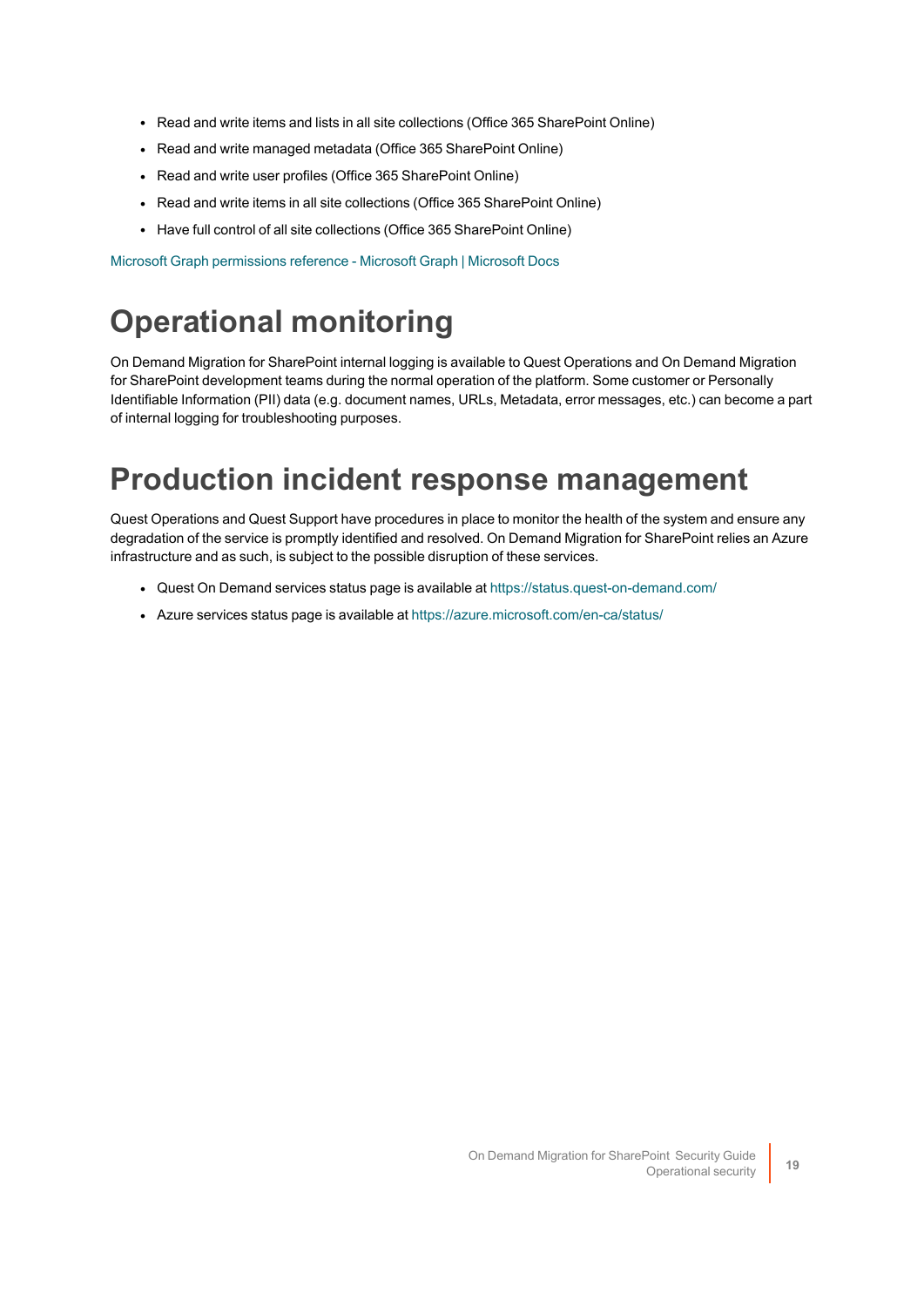## **Customer measures**

<span id="page-22-0"></span>On Demand Migration security features are only one part of a secure environment. Customers must implement their own security practices when proceeding with data handling. Special care needs to be given to protecting the credentials of the Azure Active Directory tenants global administrator accounts and Office 365 tenants global administrator accounts.